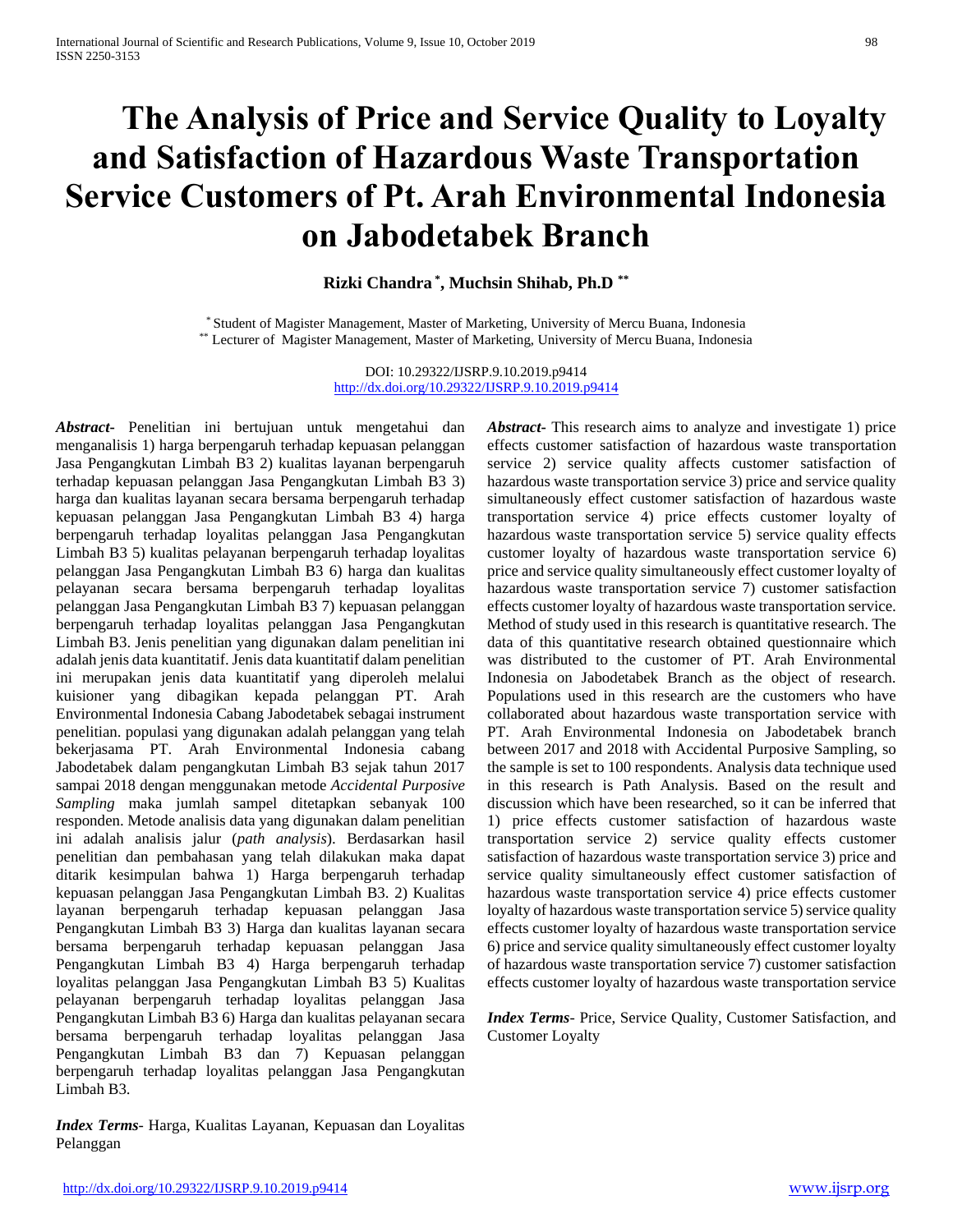#### I. INTRODUCTION

healthcare facility is a healthcare provider which implement the health services, in fact, it has a positive and negative impact on the surrounded environment. A

 A healthcare facility in order to run services of outpatient, inpatient, emergency, medical services, and non-medical services produce hazardous waste which commonly called medical waste. Healthcare facility involves hospital, public health center, clinic, and private clinic are the customer of hazardous waste transportation service or medical waste.

 The number of hospitals located in Jabodetabek area is 376 hospital which classified into several types A, B, C, and D. According to the data of Indonesia Ministry of Health in 2018, the hospitals belong to Jabodetabek area are as follow:

#### **Image 1. The Number of Hospital in Jabodetabek**



 Hazardous waste produced by the hospital must be managed by the corporation who have authorization from Ministry of Environment and Forestry, by cooperating with medical waste transportation service the waste safely transported to waste treatment company. A cooperated medical waste transportation service must hold a license of waste transportation from the Ministry of Environmental and Forestry and also a license of waste transportation from the Ministry of Transportation. If a company holds those waste transportation licenses, so the hospital has complied with the regulation of Indonesia about hazardous waste treatment.

 Customer loyalty has a decisive role in a company, maintaining them means improving financial performance and preserving the company existence. The advantage of customer loyalty is the less-influenced invasion from competitors of the same-categorized company, not only a competition regarding products but also competition about perception. Moreover, loyal customer can escalate a company growth by inputting ideas and pieces of advice to improve product quality (Lovelock & Wirtz, 2011: 338). Service quality is also the primary factor which affects customer loyalty because the customer is satisfied personally and have positive-mood with the service will own great loyalty with the company. Below is image 2 shows the fluctuating number of customers of PT. Arah Environmental Indonesia between 2017 and 2018 as follow:

**Image 2. The Number of PT. Arah Environmental Indonesia 2014 -2018 Customers**



 The above chart shows that sales of medical waste transportation service PT. Arah Environmental Indonesia in 2018 experiences reduction from 2017. For that reason, PT. Arah Environmental Indonesia obliged to intensify quality service or increasing customer satisfaction level. Customer indirectly determines the size of profit obtained. By increasing customer satisfaction to gain customer loyalty, PT. Arah Environmental Indonesia should analyze the customers' complaints about things trigger the decreasing number of total customers as per 2018. The company is necessary to interpret customers needs as well as the factors which influence customer satisfaction and loyalty.

**Table 1.** *Customer Statisfaction Index* **(CSI) of PT. Arah Environmental Indonesia in 2018**

| <b>Department</b> | CSI(%)  |
|-------------------|---------|
| Marketing         | 75.10 % |
| Call Center       | 78.16 % |
| Operational       | 73.70 % |
| Price             | 74.09 % |

Source: PT. Arah Environmental Indonesia, 2018

 Customer satisfaction survey had been executed on July 23 – August 21, 2018, from several branches outspread along Medan, Jabodetabek, Semarang, Yogyakarta, and Surabaya by using questionnaire assessment method. Acquired from that survey, PT. Arah Environmental Indonesia successfully ranked "good" predicate for overall achievement with the average CSI 70%. The IPA on the second quadrant reaches the highest with tagline "high importance & high performance" which reflects that the performance has met the customer expectation and it should be kept up.

#### II. THE PROBLEMS AND PURPOSE OF RESEARCH

 Based on the analysis of the background of the study, the problems are formulated as follow: 1) Does the price effect customer satisfaction of hazardous waste transportation service of PT. Arah Environmental Indonesia on Jabodetabek branches? 2) Does the service quality effect customer satisfaction of hazardous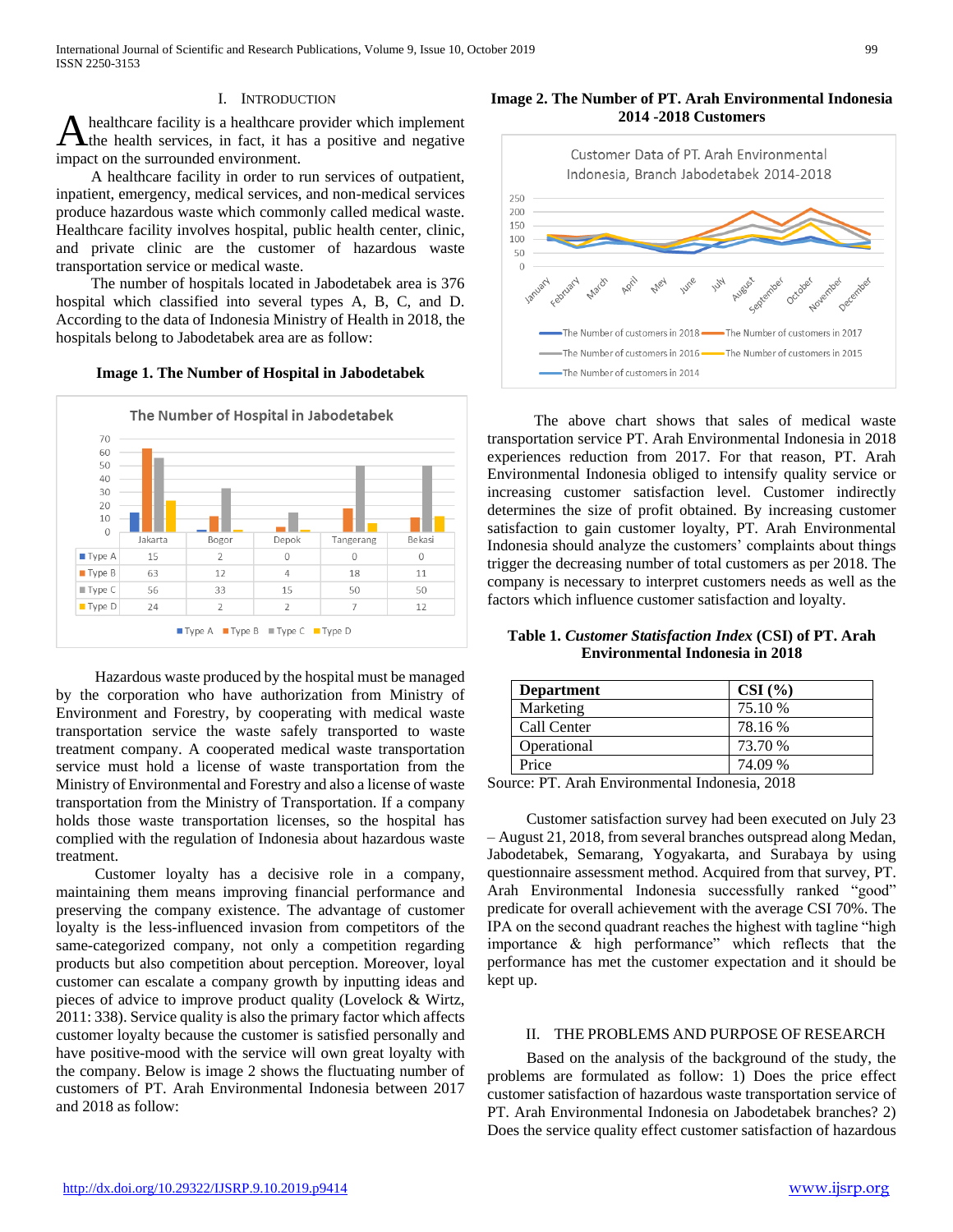waste transportation service of PT. Arah Environmental Indonesia on Jabodetabek branches? 3) Do the price and service quality simultaneously effect customer satisfaction of hazardous waste transportation service of PT. Arah Environmental Indonesia on Jabodetabek branches? 4) Does the price effect customer loyalty of hazardous waste transportation service of PT. Arah Environmental Indonesia on Jabodetabek branches? 5) Does the service quality effect customer loyalty of hazardous waste transportation service of PT. Arah Environmental Indonesia on Jabodetabek branches? 6) Do the price and service quality simultaneously effect customer loyalty of hazardous waste transportation service of PT. Arah Environmental Indonesia on Jabodetabek branches? 7) Does the customer satisfaction effect customer loyalty of hazardous waste transportation service of PT. Arah Environmental Indonesia on Jabodetabek branches?

 This purposes of this research are to analyze 1) price effects customer satisfaction of hazardous waste transportation service of PT. Arah Environmental Indonesia on Jabodetabek branches 2) service quality effects customer satisfaction of hazardous waste transportation service of PT. Arah Environmental Indonesia on Jabodetabek branches 3) price and service quality simultaneously effect customer satisfaction of hazardous waste transportation service of PT. Arah Environmental Indonesia on Jabodetabek branches 4) price effects customer loyalty of hazardous waste transportation service of PT. Arah Environmental Indonesia on Jabodetabek branches 5) service quality effects customer loyalty of hazardous waste transportation service of PT. Arah Environmental Indonesia on Jabodetabek branches 6) price and service quality simultaneously effect customer loyalty of hazardous waste transportation service of PT. Arah Environmental Indonesia on Jabodetabek branches 7) customer satisfaction effects customer loyalty of hazardous waste transportation service of PT. Arah Environmental Indonesia on Jabodetabek branches. To analyze the customer satisfaction affects customer loyalty of hazardous transportation service of PT. Arah Environmental Indonesia on Jabodetabek branches.

### **Price**

## III. THEORETICAL FRAMEWORK

 In accordance with Kotler and Armstrong (2008:345) price is the amount of money spent on product or service or the amount of value that customers exchange for benefits for using product or service. A pricing strategy can be analogous to a three-legged pedestal, where the three factors supporting are cost, competition, and value. Tjiptono (2008:151) exclaims it from the customers' point of view, price is often used as the indicator of value when the price is associated with the perceived benefits of the things or services. Value can be defined as the ratio between perceived benefits and prices. In other words, at a determined pricing level, customers obtain the benefit of the product which has been purchased. Customers will be highly satisfied if the benefits they get are comparable or higher than the money they spent.

# **Service Quality**

 According to Supranto (2006), service quality defined as a comprehend word for service providers which must be done well. Whilst, the service quality, in keeping with Gronroos (Ratminto, 2005) is an activity or a series of invisible activities occurred as a result of interaction between customers and employees or other things provided by service provider intended to solve consumer or customer problems. When the tangible product cannot be easily distinguished, the main key to successfully compete is in adding value to the service and improving the quality of the product. Distinguished service the customer can obtain involved the ease of ordering, shipping, installing, customer training, customer consulting, as well as maintenance and repair (Mahmud Machfoedz, 2005)

## **Satisfaction**

 To measure better about customer satisfaction level, it is also necessary to understand the causes of satisfaction. Customer satisfaction is believed to have an important role in product quality (goods and services) and service quality. Conforming to Alma (2003:32) that: "consumer responses which have met their desires both goods and services that provided a certain level of pleasure and customers are really satisfied". In evaluating it, the customer will empower their expectations as a standard or reference in general customer satisfaction context, the expectation is estimation or customer thought about a thing they are going to receive. This understanding is based on the view where the satisfaction is a standard prediction and some people use expectation becomes the ideal standard. Meanwhile, Kotler quoted in Tjiptono (2005:350), he stated that "customer satisfaction is the level of one's feeling after comparing the performance (or result) they sense compared to the expectation". From the above explanation, it can be concluded that customer satisfaction basically includes the distinguish of expectation and expected performance or the result.

# **Customer Loyalty**

 Kotler (2005:18) defines that customer loyalty is a repurchase done by a customer because of the service quality on the product or its company. Loyalty is a condition where customers have a positive attitude towards a brand, have quality service to the brand and intend to continue purchasing in the future. Customer loyalty can be categorized into two, they are brand loyalty and store loyalty. Brand loyalty is the attitude of loving or admiring a brand which is represented in a consistent purchase of the brands all times. Store loyalty is also reflected by consistent purchase but the consistency is visiting the store where customers can purchase the desired brand. According to Griffin (2002:16), he stated that loyalty is the result of serious attention process to what makes customer feels convenient and the ability to keep understanding it. Build customer loyalty tends to be difficult. Even though companies have spent a lot of costs to build customer loyalty with customers but they often face failure to build the real customer relationship.

## IV. METHOD OF STUDY

 Method of study used by the writer for this research is quantitative data. The quantitative data in this research obtained from questionnaires distributed to customers of PT. Arah Environmental Indonesia in Jabodetabek Branches as the research object. This research involves the population, they are customers who have been cooperated with PT. Arah Environmental Indonesia in Jabodetabek branch in transporting hazardous waste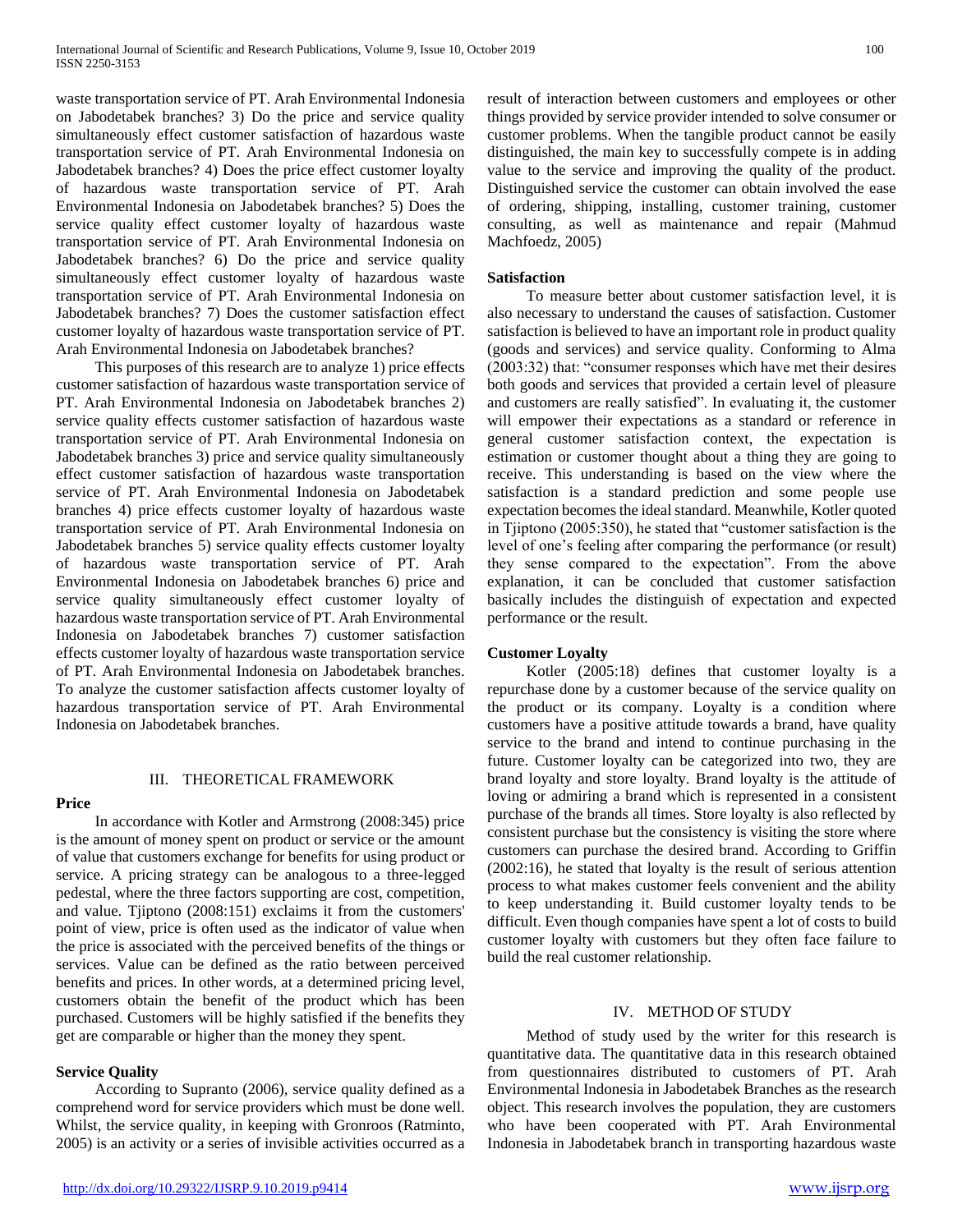between 2017 and 2018 with the number of samples are 53 respondents. Data analysis technique of this research is path analysis.

 This research applies a product-moment correlation analysis calculated by the SPSS program, which is used to determine the relationship between price and service quality with customer satisfaction and loyalty of hazardous transportation service of PT. Arah Environmental Indonesia in Jabodetabek branch.

#### V. RESULTS

 Based on the theoretical framework, it generates the equation of two substructures, namely the first substructure which observes the effect between price and service quality variables to the satisfaction (path model 1) and the second substructure to see the effect between price and service quality variables to satisfaction and loyalty (path model 2). The path analysis steps are as follow: The test result either separately or individually as well as simultaneously, the independent variable as shown in the table below.

**Table 2 t-test and f-test Path Model 1**

| Type   | of   Independent Variable | Value       |              | Remarks     |
|--------|---------------------------|-------------|--------------|-------------|
| test   |                           | Coefficient | Significance |             |
| t-test | Price $(X_1)$             | 0,686       | 0,000        | Significant |
|        | Service quality $(X_2)$   | 0.566       | 0.000        | Significant |
| f-test | Price $(X_1)$             | 29,096      | 0,000        | Significant |
|        | Service quality $(X_2)$   |             |              |             |

### **Determination Coefficient Path Model 1**

 The coefficient determination of the path model 1 can be seen from the result of calculation in the summary model, especially the R square figure presented in table 3 below

| Table 3                                                          |
|------------------------------------------------------------------|
| The Analysis Result of Coefficient Determination of Path Model 1 |
| Model Summary                                                    |

| Model |      | R Square | Adjusted R<br>Square | Std. Error of<br>the Estimate |
|-------|------|----------|----------------------|-------------------------------|
|       | 733ª | 538      | 519                  | 965.                          |

a. Predictors: (Constant), Kualitas Pelayanan, Harga

Source: Data processed (2019)

 In the f-test, the simultaneous effect of price and service quality on satisfaction is taken from the coefficient / R square of 0.538 and with the significance 0.000, the alpha value is less than 0.05 which means it has a significant effect on the directional relationship. Moreover, satisfaction variability can be explained using the price and service quality variables is 53.8% and the effect other variables exclude this model supplies 46.2%,

#### **Result of Path Model 2 Analysis Test**

 In finding out the value of the effect of price and service quality on satisfaction and loyalty partially or separately, it can be tested using the t-test. Whilst, in determining the effects simultaneously of satisfaction and loyalty, it can be tested by using f-test. To find out the value of the effect can be obtained from the coefficient value. Test result either separately and simultaneously o the independent variables can be looked at table 4 below.

**Table 4 t-test and f-test of Path Model 2**

| Type   | of |                              | Value<br>Coefficient<br>Significance |       | Remarks     |  |
|--------|----|------------------------------|--------------------------------------|-------|-------------|--|
| Test   |    | <b>Independent Variables</b> |                                      |       |             |  |
| t-test |    | Price $(X_1)$                | 0.513                                | 0,001 | Significant |  |
|        |    | Service quality $(X_2)$      | 0.126                                | 0.022 | Significant |  |
|        |    | Satisfaction (Y)             | 0,204                                | 0,040 | Significant |  |
| f-test |    | Price $(X_1)$                | 14,553                               |       | Significant |  |
|        |    | Service quality $(X_2)$      |                                      |       |             |  |
|        |    | Satisfaction (Y)             |                                      |       |             |  |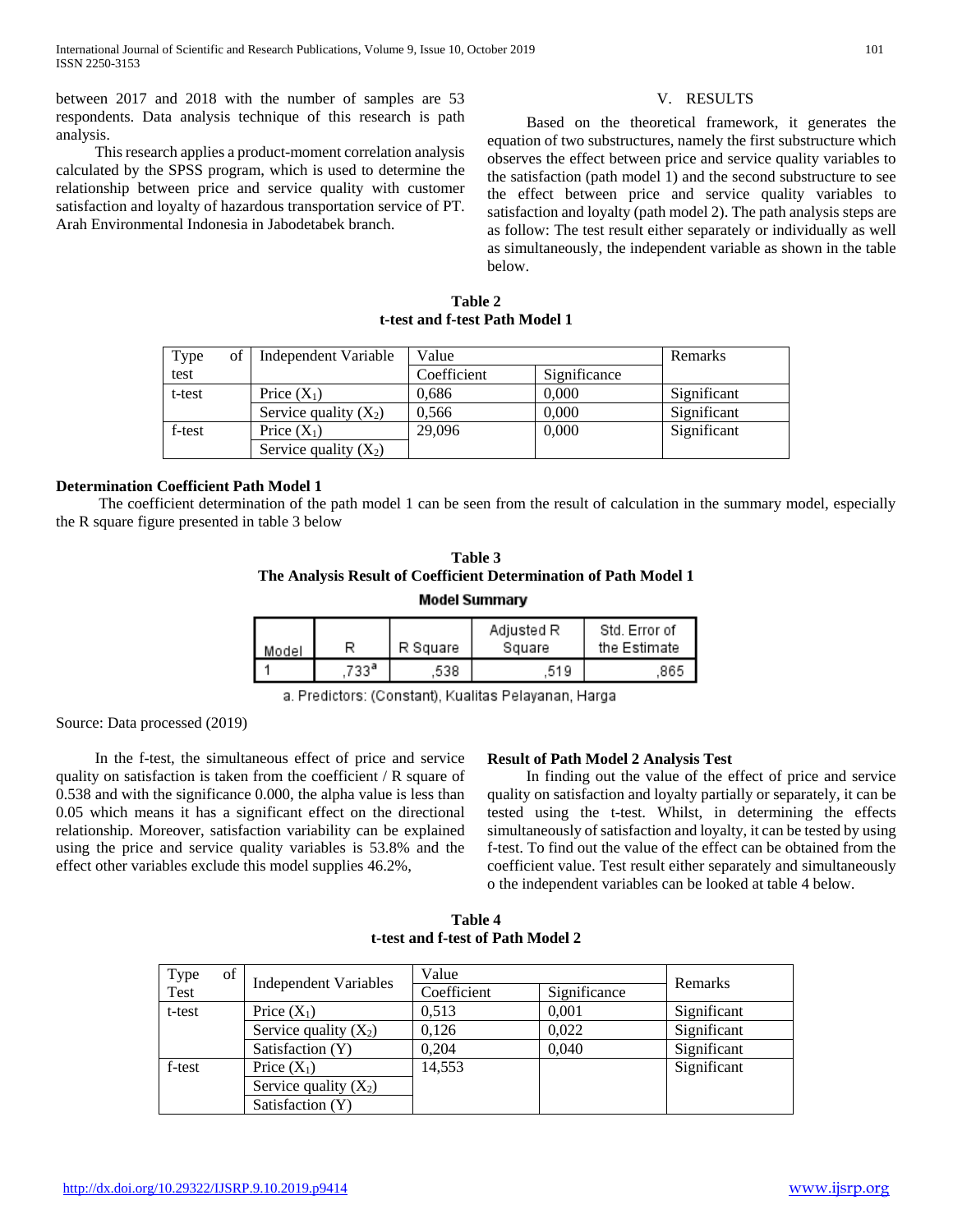Found on table 4, the t-test reflects the effect of price and loyalty has a significant value of 0.001. The effect of service quality on loyalty has a significant value of 0.022. Then, the effect of satisfaction and loyalty has a significant value of 0.040. The effect of satisfaction on loyalty is 0.035 with significant value of 0.035 which means satisfaction has a significant effect on customer loyalty.

#### **Determination Coefficient of Path Model 2**

 The determination coefficient of the path model 2 can be seen from the result of calculation in the summary model, specifically the R square number presented in table 5 below.

## **Table 5 Result of Determination Coefficient Analysis of Path Model 2 Model Summary**

| Model |      | R Square | Adjusted R<br>Square | Std. Error of<br>the Estimate |
|-------|------|----------|----------------------|-------------------------------|
|       | 686ª | 471      | 439                  | 781                           |

a. Predictors: (Constant), Kepuasan pelanggan, Kualitas Pelayanan, Harga

Source: Data processed (2019)

 In the f-test the effect of price, service quality and satisfaction on customer loyalty is presented by the R square coefficient value of 0.471 with the significant value of 0.000, it means this has a significant effect. Conversely, the loyalty variable that can be explained using the price, service quality and satisfaction is 47.1% while the effect of 52.9 is caused by other variables excluding this model.

#### **Result of Path Model 1 and Path Model 2 Analysis**

 The following is the summary of calculation effect on the path model 1 and path model 2 analysis result as presented in the following table 6.

|                                    | Hypothesis     | <b>Effecting Variable</b> | The Effect |                     |           |       |
|------------------------------------|----------------|---------------------------|------------|---------------------|-----------|-------|
| Path Model                         |                |                           | Directly   | Indirectly<br>via Y | Remaining | Total |
|                                    | $H_1$          | $X1 \sqcap Y$             | 0,686      |                     |           | 0,686 |
|                                    | H <sub>2</sub> | $X2 \square Y$            | 0,566      |                     |           | 0,566 |
|                                    | $H_3$          | $X_1, X_2 \square Y$      | 0,538      |                     | 0,462     | 1,000 |
|                                    | $H_4$          | $X1 \square Z$            | 0,666      | 1,057               |           | 1,723 |
| 2<br>,,,,,,,,, <del>,,,,,,,,</del> | $H_5$          | $X2 \square Z$            | 0.447      | 0,815               |           | 1,262 |
|                                    | $H_6$          | $X_1, X_2, Y \square Z$   | 0,462      |                     | 0,538     | 1,000 |
|                                    | H <sub>7</sub> | $Y\square Z$              | 0,557      |                     |           | 0,557 |

**Table 6 Direct Effect, Indirect Effect, and Total Effect**

Source: Data Research (2019)

 Referring to table 6, it can be analyzed that the effect of price and quality of service partially and directly to the satisfaction is positive and significance value is 0.686 and 0.566. The variable price has a greater value compared to the quality of service. Then, the variable of price and service quality simultaneously effect satisfaction with the value of 0.538. The price and quality service effect positively and significantly to customer loyalty with a total value of 0.666 and 0.081. Based on the research result, it can be inferred that the relationship between price and service quality

indirectly effect loyalty through satisfaction which has a big value of 0.666 and 0.447. Later, the variable of price, service quality and satisfaction simultaneously have a positive and significant effect on customer loyalty with the value of 0.462

### **Correlation Matrix Result**

 The results of the correlation matrix analysis for each variable can be described as follow: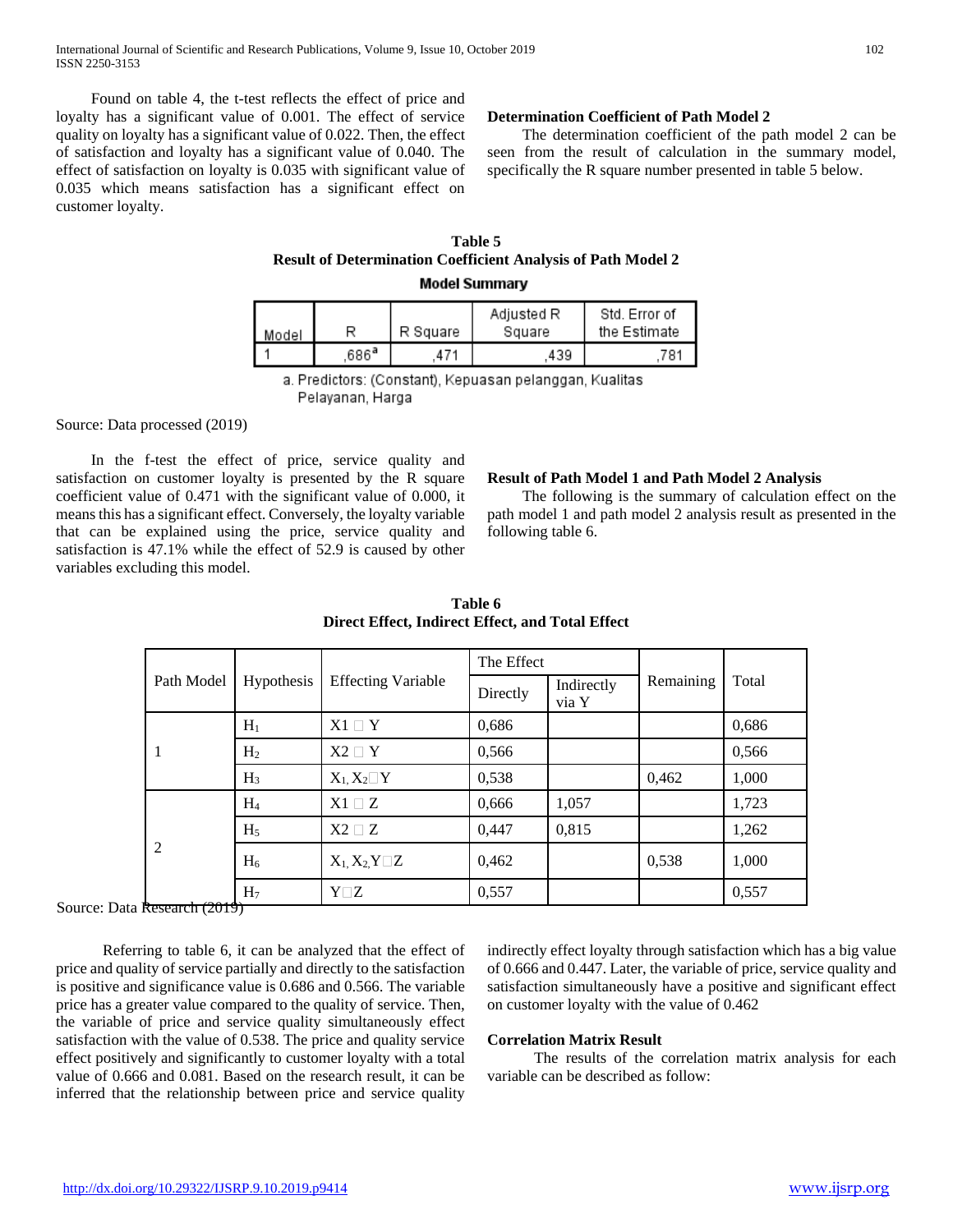| <b>Variables</b>                                     | Loyalty                 |                    |  |  |  |
|------------------------------------------------------|-------------------------|--------------------|--|--|--|
|                                                      | Desire<br>to<br>renew   | Reference<br>to    |  |  |  |
|                                                      | cooperation $(Z_{1,1})$ | others $(Z_{1,2})$ |  |  |  |
| Affordable price $(X_{1,1})$                         | 0.946                   | 0,814              |  |  |  |
|                                                      | (Priority 4)            |                    |  |  |  |
| Price competitiveness $(X_{1,2})$                    | 0,218                   | 0,254              |  |  |  |
| Suitability of price and benefit $(X_{1,3})$         | 0,377                   | 0,427              |  |  |  |
| Suitability of price and service quality $(X_{1,4})$ | 0,468                   | 0,841              |  |  |  |
| Reliability $(X_{2,1})$                              | $-0.014$                | $-0.065$           |  |  |  |
| Responsiveness $(X_{2,2})$                           | 0,239                   | 0,343              |  |  |  |
| Assurance $(X_2, x)$                                 | 0.986                   | 0,870              |  |  |  |
|                                                      | (Priority 2)            |                    |  |  |  |
| Empathy $(X_{2,4})$                                  | 0.965                   | 0,838              |  |  |  |
| Tangible $(X_{2,5})$                                 | (Priority 3)            |                    |  |  |  |
|                                                      | $-0.012$                | $-0,134$           |  |  |  |
| Loyalty $(Y_{1.1})$                                  | $0,965$ (Priority 3)    | 0.841              |  |  |  |
| Trust the company's excellence $(Y_{1,2})$           | 0,987 (Priority 1)      | 0.866              |  |  |  |

**Table 7 Priority Scale**

Source: Primary data processed, 2019

 Refer to table 8, it can be analyzed that the priority scale which must be applied by the company in order to effect customer loyalty is regarding service quality, in this case, it is about trusting the company's excellence. After testing the hypothesis, the upcoming steps is calculating the path coefficient. The path

coefficient testing is executed directly to find out "how much the effect of independent variables to dependent variables: The result of the path coefficient calculation test can be presented in the following chart:



**Image 4 Result of Inter-path Analysis**

## VI. DISCUSSION

 The result shows there is a significant effect between price and customer satisfaction where this can be interpreted that pricing accuracy will increase the possibility of customer satisfaction. Price is the total cost paid for benefits offered to use the product (Kotler and Armstrong, 2001). In line with that theory, the price has an important role in making decision process of customers. In addition, the price also plays a role in helping customers to obtain the highest expected benefits or utilities based on purchasing power. Thus, the price can help customers to decide allocating

purchase power to certain goods or services. The results of this research support previous research conducted by Burhanudin (2018) and Franklin John Selvaraj (2018) who conclude that there are effects between price and customer satisfaction.

 The results show the significant effect between service quality and customer satisfaction, this can be interpreted that the better-quality service of the company, the better customer satisfaction will be. Customer satisfaction is a decisive factor in marketing, in contrast, customer disappointment because of quality service, it can be a horrible thing in the future. In order to maintain the customers, the optimal service must be done, which one of them is improving service quality. The results of this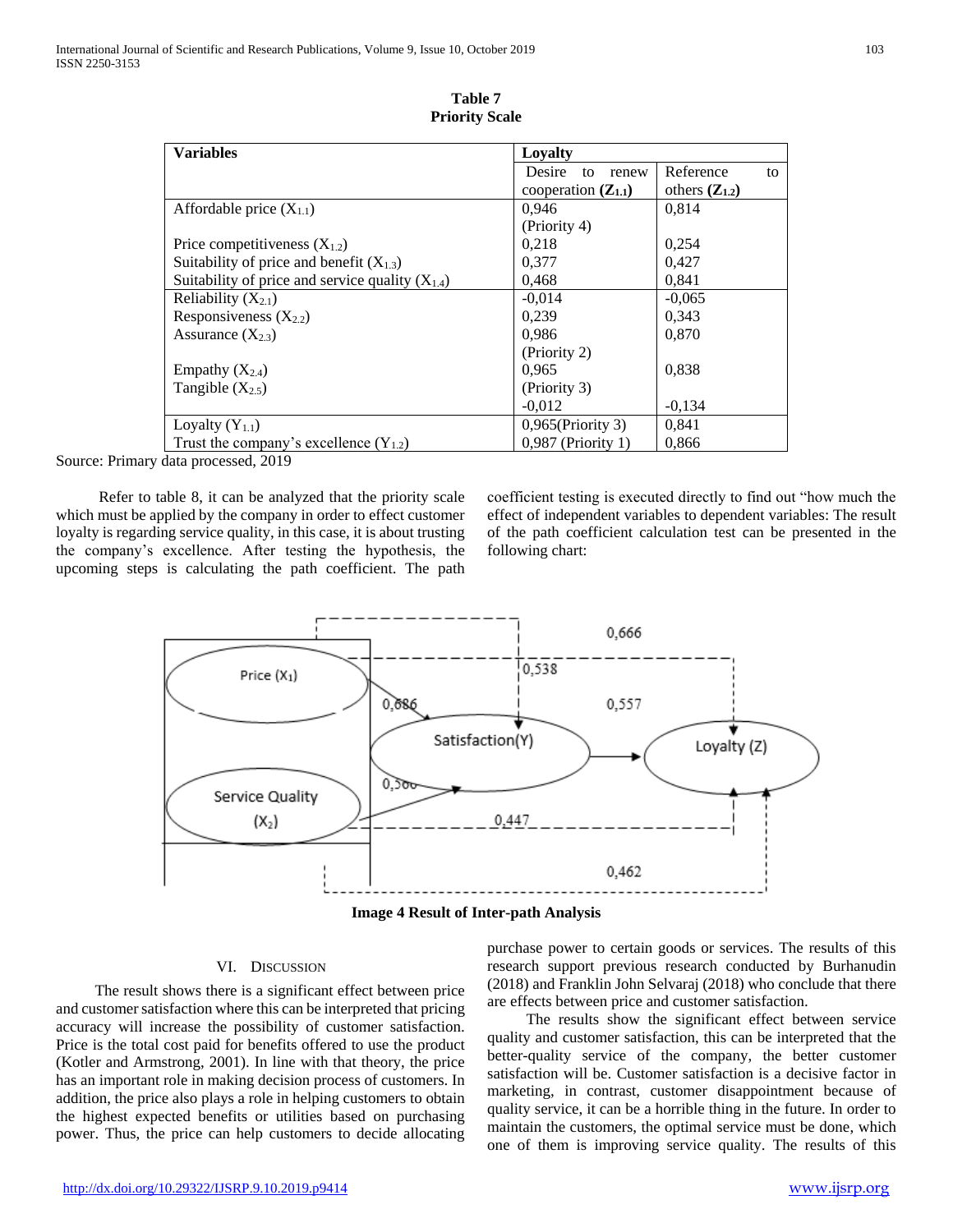research also support the previous researches done by Adi Wahyu Nugroho (2013), Oktaviana Ramenusa (2013) and Lidya Nurlita Sabatini, I Made Ardiana and Oce Prasetya (2016). Their research represents the service quality has a significant effect on customer satisfaction.

 In accordance with the result of the analysis, it shows that there is a significant effect between price and service quality on customer satisfaction. This can be inferred that the better price determined precisely and the better service quality, the better customer satisfaction will be.

 Service quality is very closely related to customer satisfaction, the quality service provided by the company will become a supporting tool to achieve satisfaction. This happens because by giving better quality service, the customer will feel a very special treatment. In other words, the customer will be satisfied with what has been provided by the company (Tjiptono, 2010)

 The analysis shows there is a significant effect between price and customer loyalty, this means the pricing accuracy will impact to the increasing value of customer loyalty. A certain product or service that has a positive image will be able to help customers to make a decision in purchasing easier. From this positive image, customers can make a purchasing decision and recommend the products to others. Customer loyalty is obviously effected by satisfying product or service user experience, a positive brand image, an appropriate price and quality whose advantages can be compared to another brand. The results of this research support previous research conducted by Burhanudin (2018) and Franklin John Selvaraj (2018) who identify the correlation between price and customer loyalty.

 The results show a significant effect between service quality and customer loyalty, this can be inferred that the better service quality, the better customer loyalty will be. According to Tjiptono (2007), service quality means the effort to meet the necessaries and desires of customers and accuracy in conveying to balance customers' expectation. Meanwhile, Lupiyoadi and Hamdani (2006) define service quality is the degree achieved by characteristic related to meeting the requirements.

 Quality is often considered as a relative measure of goodness of product or service consisting of quality of design and quality of conformity. Based on the result of the analysis, it shows that there is a significant effect between price and service quality on customer loyalty. It can be interpreted that the better and more precisely price determination as well as the better service quality, customer loyalty will gradually improve. According to Kotler and Armstrong (2008), price is the amount of money charged for products or the amount of value that customer exchange for benefit of owning or using the products. The results of this research actually support the previous research conducted by Ruben Chumpitaz Ceceres, Nicholas G. Paparoidamis (2007) and Franklin John Selvaraj (2018) who concluded there is an effect between price and service quality on customer loyalty.

 The result appears to be a significant effect between customers satisfaction and customer loyalty, this means the increasing customer satisfaction will improve customer loyalty in line. Peter Olson (2006) defines customer loyalty is an expression of loyalty showed by the customer in purchasing good or service by doing repurchase continuously. This habit is auto-motivated and it tends to be difficult to switch purchase the same good or service due to a sense of satisfying the customer retrieved.

 According to Oliver (2007), long-term satisfaction will effect on the form of customer loyalty. When customers are satisfied with the product or service provided by a company, the customer will tend to re-purchase the product or visit the service, which is one indicator of customer loyalty.

#### VII. CONCLUSIONS

 Based on the result and discussion which have been researched, it can be concluded that: 1) price effects customer satisfaction of hazardous waste transportation service of PT. Arah Environmental Indonesia on Jabodetabek branches 2) service quality effects customer satisfaction of hazardous waste transportation service of PT. Arah Environmental Indonesia on Jabodetabek branches 3) price and service quality simultaneously effect customer satisfaction of hazardous waste transportation service of PT. Arah Environmental Indonesia on Jabodetabek branches 4) price effects customer loyalty of hazardous waste transportation service of PT. Arah Environmental Indonesia on Jabodetabek branches 5) service quality effects customer loyalty of hazardous waste transportation service of PT. Arah Environmental Indonesia on Jabodetabek branches 6) price and service quality simultaneously effect customer loyalty of hazardous waste transportation service of PT. Arah Environmental Indonesia on Jabodetabek branches 7) customer satisfaction effects customer loyalty of hazardous waste transportation service of PT. Arah Environmental Indonesia on Jabodetabek branches

#### **REFERENCES**

- [1] Arikunto, Suharsimi. (2008). Prosedur Penelitian. Jakarta: Rineka Cipta.
- [2] Aryani, Dwi dan Rosinta, Febrina. (2010). Pengaruh Kualitas Layanan terhadap Kepuasan Pelanggan dalam Membentuk Loyalitas Pelanggan. Jurnal Ilmu Administrasi dan Organisasi. Volume 17, Nomor 2 hlm. 114-126.
- [3] Caceres, Ruben Chumpitaz. Service quality, relationship satisfaction, trust, commitment and business‐to‐business loyalty. European Journal of Marketing, Vol. 41 Issue: 7/8, pp.836-867. IESEG School of Management, Université Catholique de Lille, Lille, France.
- [4] Cooper, Donald R &Schindler, Pamela S. 2006. Bussines Research Methods 9th edition. McGraw-Hill International Edition.
- [5] Engel, J.F, Blackwell, Rd dan Miniard, DW. (1995). Perilaku Konsumen. Terjemahan. Jilid 1. Jakarta: Bina Rupa Aksara.
- [6] Irnandha, Aris (2016). "Pengaruh Kualitas Layanan terhadap Loyalitas Pelanggan yang dimediasi oleh Kepuasan Pelanggan Jasa Pengiriman Jalur Darat". Tesis. Universitas Negeri Yogyakarta. Yogyakarta
- [7] Kotler, dan Keller (2012). Manajemen Pemasaran. Edisi 12. Jakarta; Erlanggan
- [8] Kotler, Philip dan Armstrong, Gary. (2014). Prinsip-prinsip Manajemen. Edisi 14, Jilid 1. Jakarta: Erlangga.
- [9] Nurlita, Lidya Sabatini, I Made Ardiana dan Oce Prasetya (2016). Loyalitas Pelanggan pada Perusahaan Freight Forwarding (Studi pada PT Freight Solution Indonusa). Jurnal Manajemen Transportasi & Logistik (JMTransLog), Vol. 03 No. 03, Hal. 299-308
- [10] Rahman, Wahyudin. (2018). "Pengelolaan Limbah Bahan Berbahaya dan Beracun yang dihasilkan oleh Universitas Gadjah Mada". Skripsi. Universitas Gajah Mada. Yogyakarta.
- [11] Rambat, Lupiyoadi dan Hamdani, (2006). Manajemen Pemasaran Jasa. Edisi Kedua. Jakarta; Salemba Empat.
- [12] Ramenusa, Oktaviani (2013). Kualitas Layanan dan Kepuasan Pelanggan Pengaruhnya terhadap Loyalitas Pelanggan pada PT. DGS Manado. Jurnal EMBA 1193 Vol.1 No.3 September 2013, Hal. 1193-1202.